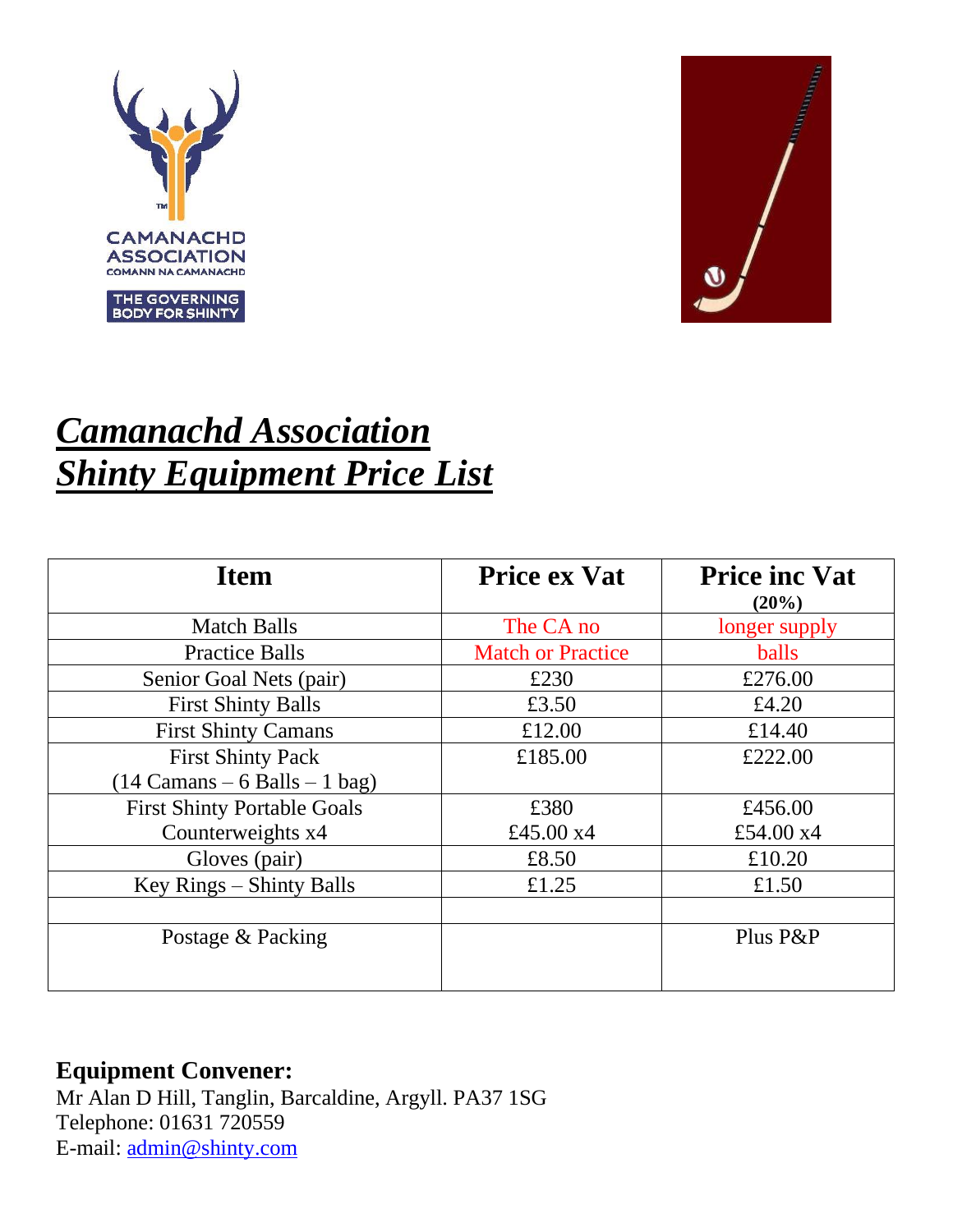



Tel: 01463 417020 www.macronstorehighlands.co.uk

## **Partner Clothing/Equipment Supplier**

Macron Store: Highlands Tel: 01463 417020 [www.macronstorehighlands.co.uk](http://www.macronstorehighlands.co.uk/) 

#### **Caman Suppliers**

Shinty Shop. Russell Fraser Tel: 07775 625771 [www.shintyshop.com](http://www.shintyshop.com/) [sales@shintyshop.com](mailto:sales@shintyshop.com)

Tanera Camans: Alan MacPherson Tel: 07901957045 [taneracamans@gmail.com](mailto:taneracamans@gmail.com)

Heron Camans: Bobby Crowe, Dunoon – Tel: 01369 830286 / 07851 017814 [crowerobert49@yahoo.co.uk](mailto:crowerobert49@yahoo.co.uk)

Kyles Camans: N Blair: Gaoirtean-Beag, Kames, Tighnabruaich Tel: 01700 811569 [www.kylescamans.co.uk](http://www.kylescamans.co.uk/) [info@kylescamans.co.uk](mailto:info@kylescamans.co.uk)

A & B Camans : Kingussie Tel: 01540 661012. 07710450439 [andrewborthwick@tiscali.co.uk](mailto:andrewborthwick@tiscali.co.uk)

MacLennan Camans Tel. 07731 688857 Email. [roddie.maclennan@yahoo.com](mailto:roddie.maclennan@yahoo.com)

Cornish Camans: Matt Mossop Tel: 07377 094394 <https://www.facebook.com/CornishCaman/> [mattmossop@hotmail.com](mailto:mattmossop@hotmail.com)

Mead Camans: George Mead <https://meadcamans.wordpress.com/> [meadcamans@gmail.com](mailto:meadcamans@gmail.com)

CM Camans: Kai McAuley [info@cmcamans.com](mailto:info@cmcamans.com)